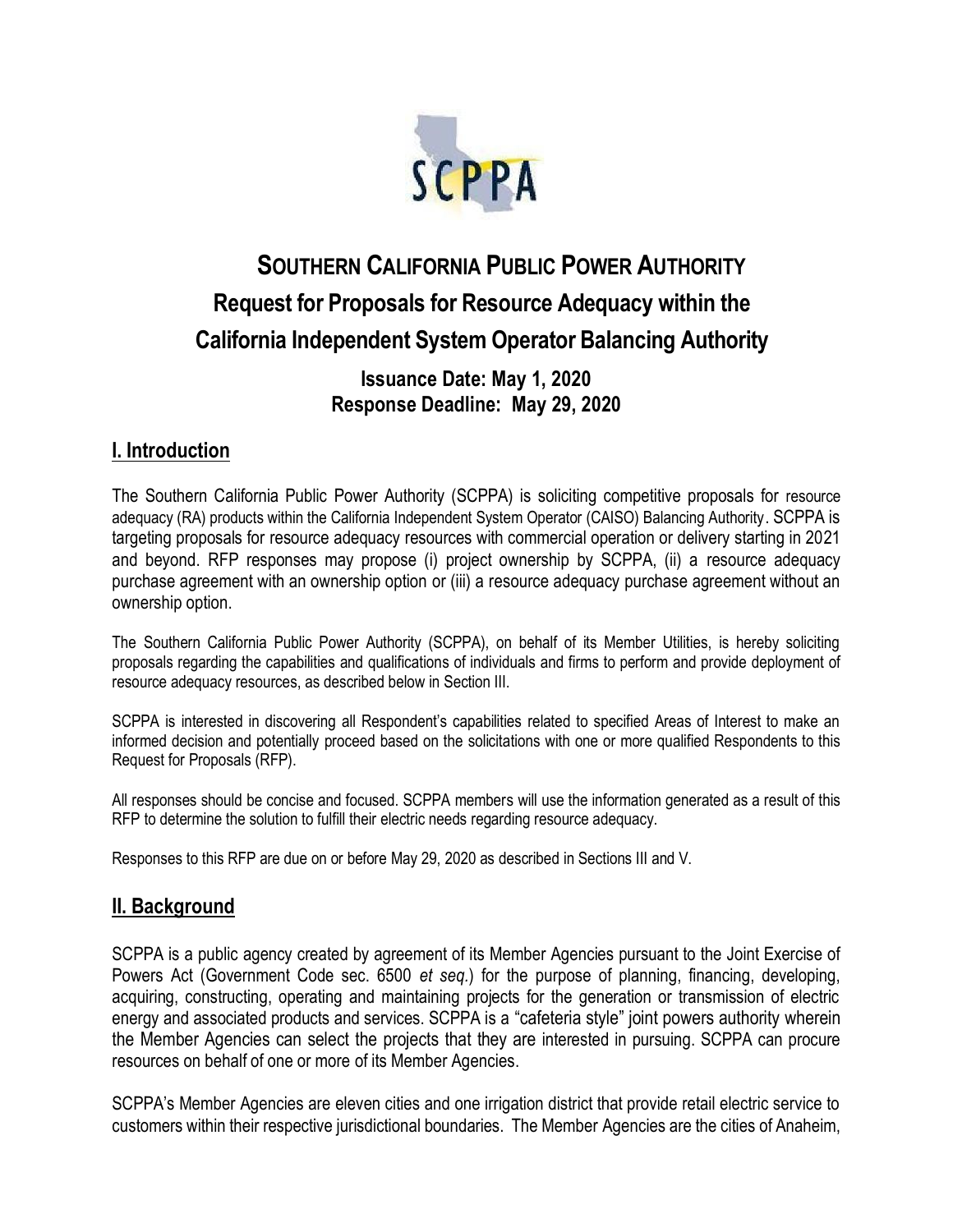Azusa, Banning, Burbank, Cerritos, Colton, Glendale, Los Angeles, Pasadena, Riverside, and Vernon, and the Imperial Irrigation District. Anaheim, Azusa, Banning, Cerritos, Colton, Pasadena, Riverside and Vernon are in the California Independent System Operator's (CAISO) Balancing Authority. The Los Angeles Department of Water and Power (LADWP), Burbank, and Glendale are in the LADWP Balancing Authority. The Imperial Irrigation District, however, operates its own Balancing Authority.

SCPPA is governed by a Board of Directors, which consists of a representative from each of its Member Agencies. The management of SCPPA is under the direction of an Executive Director who is appointed by the Board. Member Agencies' electric utilities are governed by their respective city councils or other locally elected governing bodies.

SCPPA has active working groups focused on resource planning and project development. These groups, with representation from all twelve of the Member Agencies, meets once a month and has reviewed over eleven hundred individual project proposals since 2007.

#### **III. Areas of Interest**

SCPPA continues to seek cost effective resources to support its members' procurement of resource adequacy capacity products: System, Local, and Flex for 2021 and beyond. This RFP seeks to find the best combination of projects and/or products to deliver RA up to 100 MW from facilities that will be compliant to the CPUC RA Policy Framework (pursuant to Public Utilities Code Section 380) upon Commercial Operation Date (COD) or Delivery Commencement Date (DCD) and throughout the term of the agreement.

SCPPA requires that during the term of any agreement, the Seller shall assume the risk of maintaining and bringing the facility or project into compliance should there be a change in law that renders the facility noncompliant with CPUC RA policy framework, PU Code Section 380. Since this is one of the critical elements in regard to resource planning for SCPPA, please describe how this risk would be assumed and addressed by Seller.

| <b>SCPPA RFP for CAISO Resource Adequacy Selection Process</b> |                          |
|----------------------------------------------------------------|--------------------------|
| <b>Schedule of Requirements</b>                                | <b>Target Date(s)</b>    |
| <b>Issue RFP</b>                                               | 5/01/2020                |
| Questions and Answers Cutoff                                   | 05/15/2020               |
| Responses Due                                                  | 05/29/2020               |
| Review of Responses                                            | 06/01/2020 to 06/12/2020 |
| Interviews (if necessary)                                      | TBD                      |
| Selection of Respondent(s)                                     | 06/26/2020               |

# **Timeline / Schedule\***

**\***Timeline/Schedule is subject to change.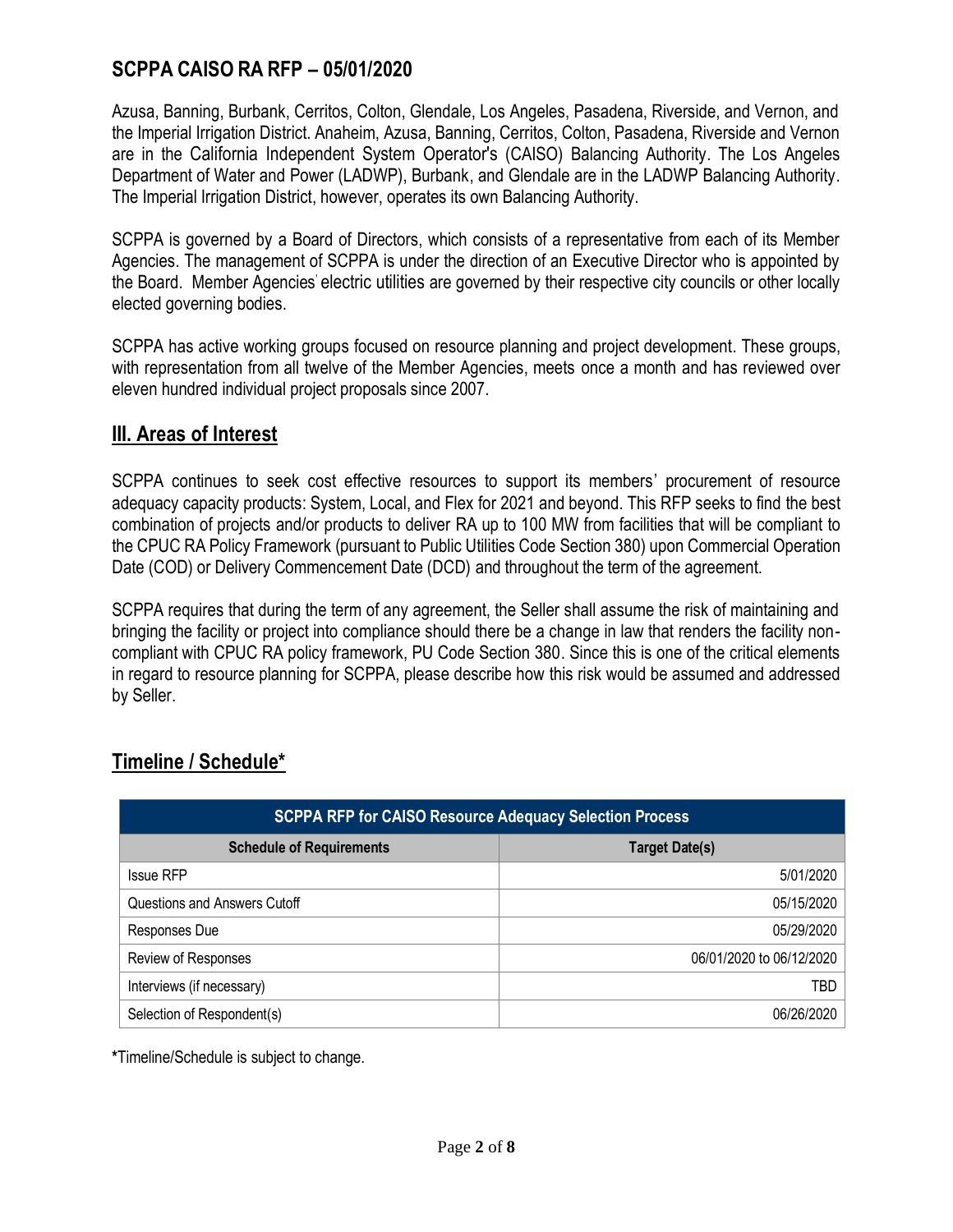# **IV. Required Elements of Proposals**

**1. Transmittal Letter:** Provide a brief statement of the Respondent's understanding of the RA product(s) SCPPA seeks as part of this RFP. An officer authorized to bind must sign the proposal on behalf of the Respondent and must include the following declarations on the Transmittal Letter:

> *"This proposal is genuine, and not sham or collusive, nor made in the interest or in behalf of any person not herein named; the respondent has not directly or indirectly induced or solicited any other respondent to put in a sham bid, or any other person, firm or corporation to refrain from submitting a proposal; and the respondent has not in any manner sought by collusion to secure for themselves an advantage over any other respondent."*

- **2. Applicant Information:** Provide the legal name of the company or entity making the proposal, the legal structure or form of the entity (e.g., Corporation, or LLC), physical address, e-mail address, telephone, and names and titles of individuals authorized to represent the Respondent.
- **3. Resource Adequacy Category:** Clearly identify the proposal as one or more of a combination of the following eligible resource adequacy products for each month and/or year being proposed:
	- a. CAISO System Resource Adequacy Capacity
	- b. Local Resource Adequacy Capacity (CAISO Los Angeles Basin)
	- c. Flex Capacity Resource Adequacy Capacity
- **4. Project Details:** Clearly identify the proposed project, including the following information:
	- a. **Project Description:** Project name, location, resource type, and if applicable, phases of development, CAISO Resource ID, CAISO Scheduling Coordinator ID, Point of Interconnection with the CASIO, Included Import Allocation at the Point of Interconnection with the CAISO, Deliverability Restrictions, Run Hour Restrictions, Local Capacity Area, Effective Flexible Capacity, and Net Qualifying Capacity.
	- b. **Contract Quantity:** In MW and by project phase if applicable, including nameplate rating and proposed amount of capacity and energy to be delivered. Energy delivery is not required to support an offer to sell Resource Adequacy Capacity. Please provide all MW increment options available for the project. SCPPA is looking to procure up to 100 MWs of RA Capacity in any particular month or year from one or more sources.
	- c. **Pricing:** Please provide all pricing structure options available, Prepayment options will not be considered.
		- i) **Resource Adequacy Capacity Price:** Expressed in nominal value (as of the year of COD or DCD) in \$/kW-month for each category type offered with no escalation thereafter for the value of the capacity. Monthly and annual quantities and pricing will be considered for each period offered.
		- ii) **Energy Price (optional):** An energy offer is not expected or required, and the Resource Adequacy offers shall not include an option premium for such energy; provided, however, if energy is offered separate and apart from the capacity then pricing shall be expressed in nominal dollars (as of the year of COD or DCD) in \$/MWh plus any other itemized cost components in addition to the Energy Price when the resource is called upon will start on the COD or DCD and may include fixed price annual escalation rates or index plus fixed price component. Minimum or maximum take requirement shall also be indicated, if applicable.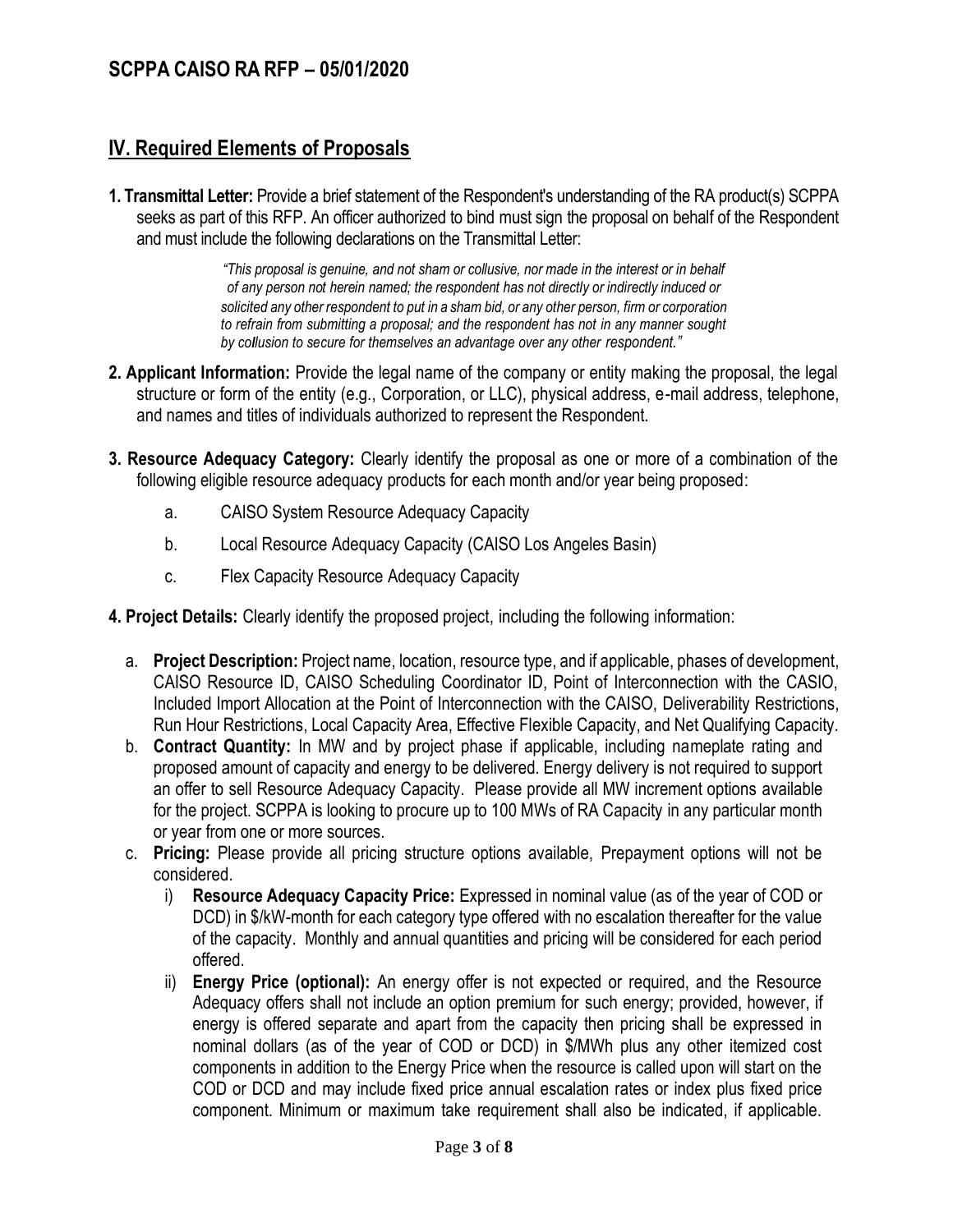(Typically, the energy from the RA resource is purchased and settled with the CAISO by Seller when called upon.)

- **d. Delivery Term:** Minimum term is one month with no maximum as the various Member Agencies are seeking both short-term, mid-term, and long-term delivery of resource adequacy. Please provide all delivery term options available, including seasonal and/or intra-day delivery profile options. Terms of 10-years or longer will be considered to facilitate attractive project financing and reduce the Resource Adequacy Capacity Price offered.
- **e. Point of Delivery (POD):** If energy is offered with the capacity then the cost of transmission to a delivery point shall be included in the pricing proposed in Section  $4(c)$ (ii) to the CAISO Grid (with preference for SP15) for the RA Capacity.

**Note:** Offer evaluations will include the full cost of delivery to the customers of SCPPA Members within Southern California. The point of delivery to the CAISO must indicate whether the resource qualifies for Resource Adequacy and/or Local Capacity Requirement capacity benefits. If out-ofstate resource, respondent must demonstrate that it has import capacity rights.

- f. **Capacity Rights/Shared Facilities:** Ensure that SCPPA shall receive the proposed capacity rights associated with the RA project and/or its produced energy.
	- i) Identify any energy and/or associated project capacity to be provided/committed to parties other than SCPPA is not confidential.
	- ii) Identify any project supporting/associated facilities that require shared use or third party access rights, such as intermediate distribution infrastructure, control rooms, or other intermingled facilities. Describe any controls or provisions to assure the continuation of the described project capacity, e.g., for wind proposals any adjacent or future proposals encroaching on turbine spacing or airflow; for hydro proposals any limitations or regulations on water flow, diversion or water reservoir level maintenance requirements; and other potential impacts on the proposed project.
- g. **Project Plan to Commercial Operation Date (if new facility):** Identify the proposed commercial operation date with a satisfactory major milestone schedule that includes at least the following:
	- i) Proposed schedule for obtaining and developing site access and control through executed leases, fee purchases, approvals, or other means.
	- ii) Details of any prior or existing settlements made for environmental mitigation and clearly identified post-construction or pass-forward mitigation obligations that would be forwarded to SCPPA in the event a contract is executed (e.g., reserve or offset land for environmental habitat or reconstruction).
	- iii) Proposed schedule for obtaining construction and operational permits and licenses, and construction financing.
	- iv) Proposed construction schedule, including major equipment purchasing, anticipated Factory Acceptance Testing of major components, Site Tests, commencement of test-energy and Commercial Operation Date (COD).
	- v) For projects or operations requiring water or make-up water, description of the water supply requirements and provisions for supply.
	- vi) Proposed schedule or application status to acquire necessary transmission and interconnection service.
	- vii) Description of whether and to what extent any environmental studies have been carried out with respect to the proposed project and how compliance with the California Environmental Quality Act (CEQA), which is a requirement before an agreement can be executed by SCPPA, might be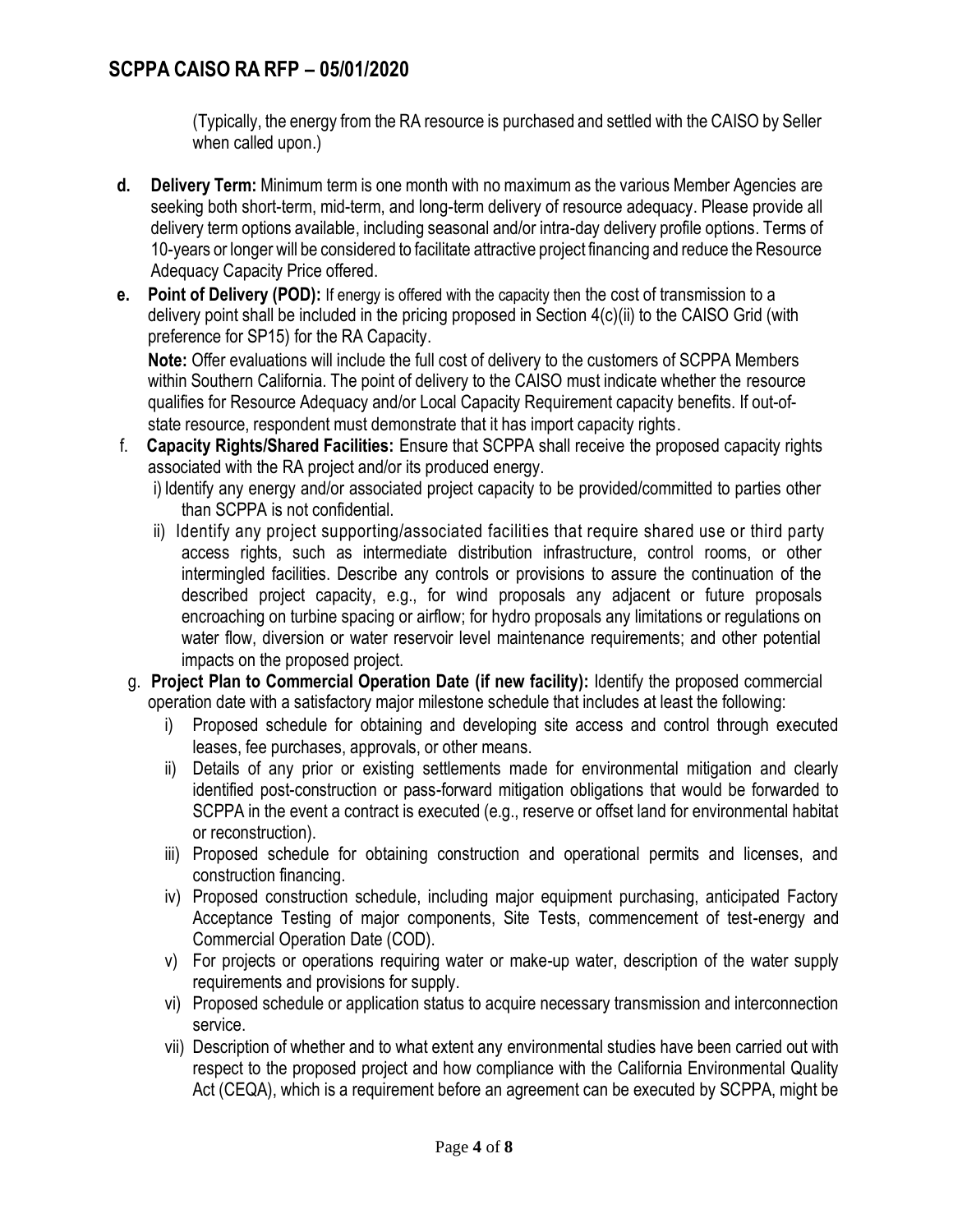effectuated, including, if the Project is located outside California, how Title 14 Section 15277 of the California Administrative Code is or will be addressed by the project.

- viii) Note that any Test Energy delivered before the COD shall be curtailable at any time by SCPPA without compensation.
- **h. Financing and Tax Equity Investor**: Describe how the project will be financed such as; by parent company, backflip leverage, or some sort of Yieldco Structure.
- **i. Credit Support and Security:** Express in nominal dollars the amount of Performance Assurance provided from execution of the Power Purchase Agreement through COD and the amount of Performance Assurance provided after Commercial Operation Date as a letter of credit, cash, or guaranty.
- **j. Net Qualifying Capacity:** Describe the facilities' most current (specify year) net qualifying capacity as posted by the CAISO.
- **k. Flexible Capacity:** Describe the facilities' most current (specify year) flexible capacity category as posted by the CAISO
- **6. Experience:** Clearly identify the respondent's management team and other key personnel including those responsible for design, construction, permitting, operations and maintenance.
	- a. Describe your firm's organizational structure, management qualifications, and other contract related qualifications, including number of years the firm has been in business.
	- b. Specify key employees and describe their experience with the development, construction, finance closing, commercial operation, and maintenance of similar projects as proposed by Respondent in response to this RFP.
	- c. Provide current financial statements of all entities involved in the project or as part of the management team. This shall include items such as audited financial statements (not more than twelve months old) annual reports, FERC Form 1, and any other applicable financial information. If none of the above is available, Respondent shall provide verifiable financial statements for the past three (3) years if available, and Respondent's Dunn & Bradstreet identification number, where available.
	- d. Provide a commitment statement for the retention and use of key employees as proposed, their availability to initiate and sustain the proposal, as well as planned supplemental employees if key employees are not available to assure project delivery.
	- e. Indicate any and all pending litigation that could affect the viability of Respondent's proposal or Respondent's financial stability.
	- f. Identify existing projects in commercial operation that Respondent has developed and/or operates. Provide a list of references for similar projects completed, including a contact person, phone number and address.
	- g. State whether Respondent will use subcontractors to perform services pursuant to the contract. Should the use of subcontractors be included, Respondent shall provide the same assurances of competence for the subcontractor, plus the demonstrated ability to manage and supervise the subcontracted work. Subcontractors shall not be allowed to further subcontract with others for work on this program. The provisions of this contract shall apply to all subcontractors in the same manner as to the Respondent.
	- h. Describe the project/generation technology and technical resource data, including any studies or reports regarding the resource.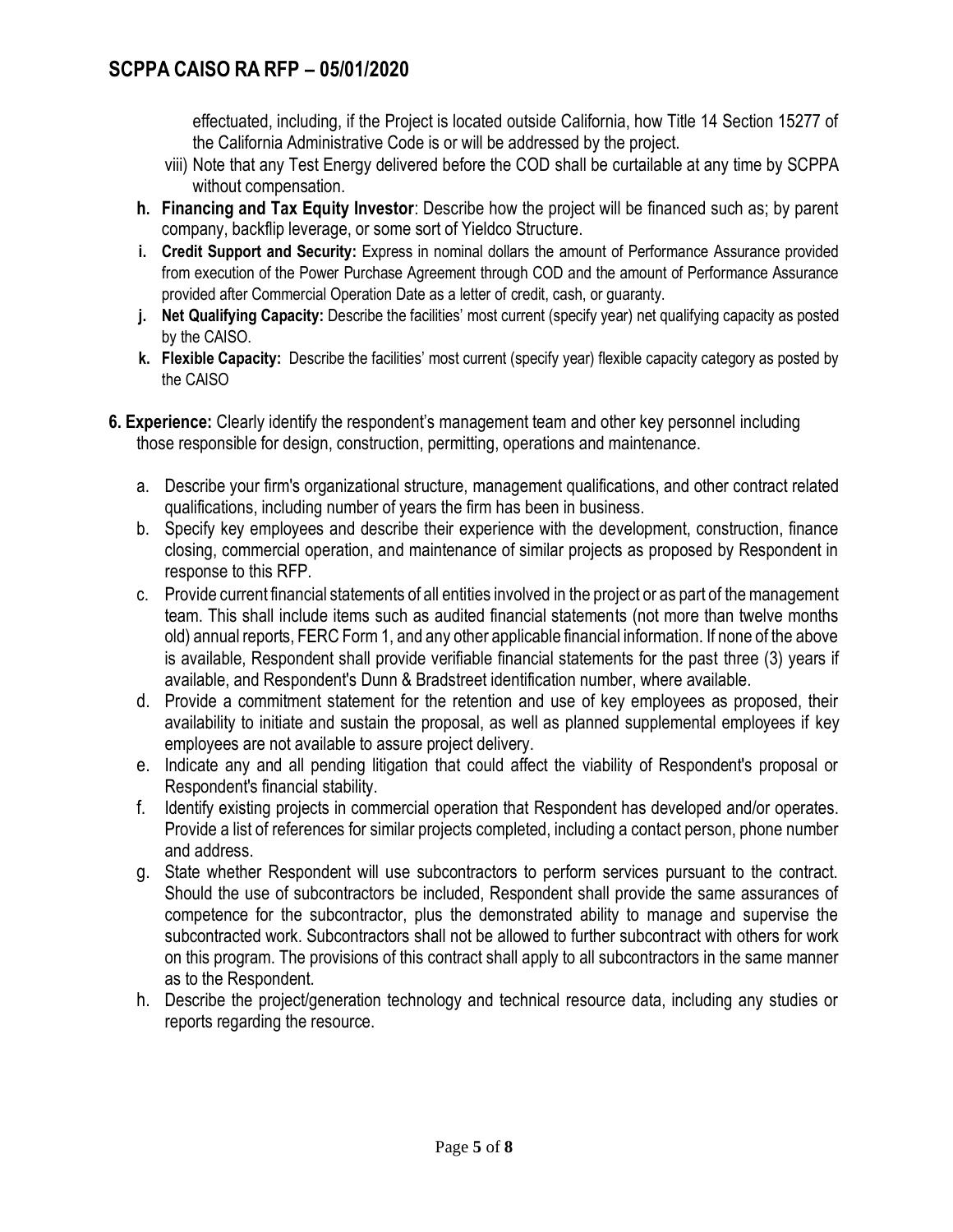#### **V. Proposal Delivery Requirements**

One electronic copy of your proposal must be e-mailed [to](mailto:to_knguyen@scppa.org) ResourceAdequacyRFP@scppa.org or delivered on CD or USB flash drive to the address below by no later than 4:00 p.m. PST on May 29, 2020:

> Southern California Public Power Authority Attention: 2020 CAISO RA RFP 1160 Nicole Court Glendora, California 91740

For general questions, please call the SCPPA offices at (626) 793-9364.

Clarification questions regarding this RFP must be in writing, submitted to the following email address: ResourceAdequacyRFP@scppa.org.

SCPPA members seek tangible and timely opportunities to add RA products to their generation portfolios and thus will not entertain experimental or speculative proposals.

No contact may be made with the Board of Directors, Committee Members, or SCPPA Member Agencies concerning this Request for Proposals.

All information received by SCPPA in response to this RFP is subject to the California Public Records Act and may be subject to the California Brown Act and all submissions may be subject to review in the event of an audit.

#### **VI. Terms and Conditions**

- 1. If selected, SCPPA desires to enter into exclusive negotiations with respondent as may be facilitated through an execution of a Letter of Intent (LOI), Exclusivity Agreement or other agreements.
- 2. SCPPA reserves the right to cancel this RFP at any time, reject any and all proposals and to waive irregularities, if any.
- 3. SCPPA shall determine at its sole discretion the value of any and/or all proposals including price and non-price attributes.
- 4. Proposals may be sub-divided or combined with other proposals, at SCPPA's sole discretion.
- 5. SCPPA shall perform an initial screening evaluation to identify and eliminate any proposals that are, for example, not responsive to the RFP, do not meet the minimum requirements set forth in the RFP, are not economically competitive with other proposals, or are submitted by Respondents that lack appropriate creditworthiness, sufficient financial resources, or qualifications to provide dependable and reliable services for this RFP.
- 6. SCPPA reserves the right to submit follow up questions or inquiries to request clarification of information submitted and to request additional information from any Respondent.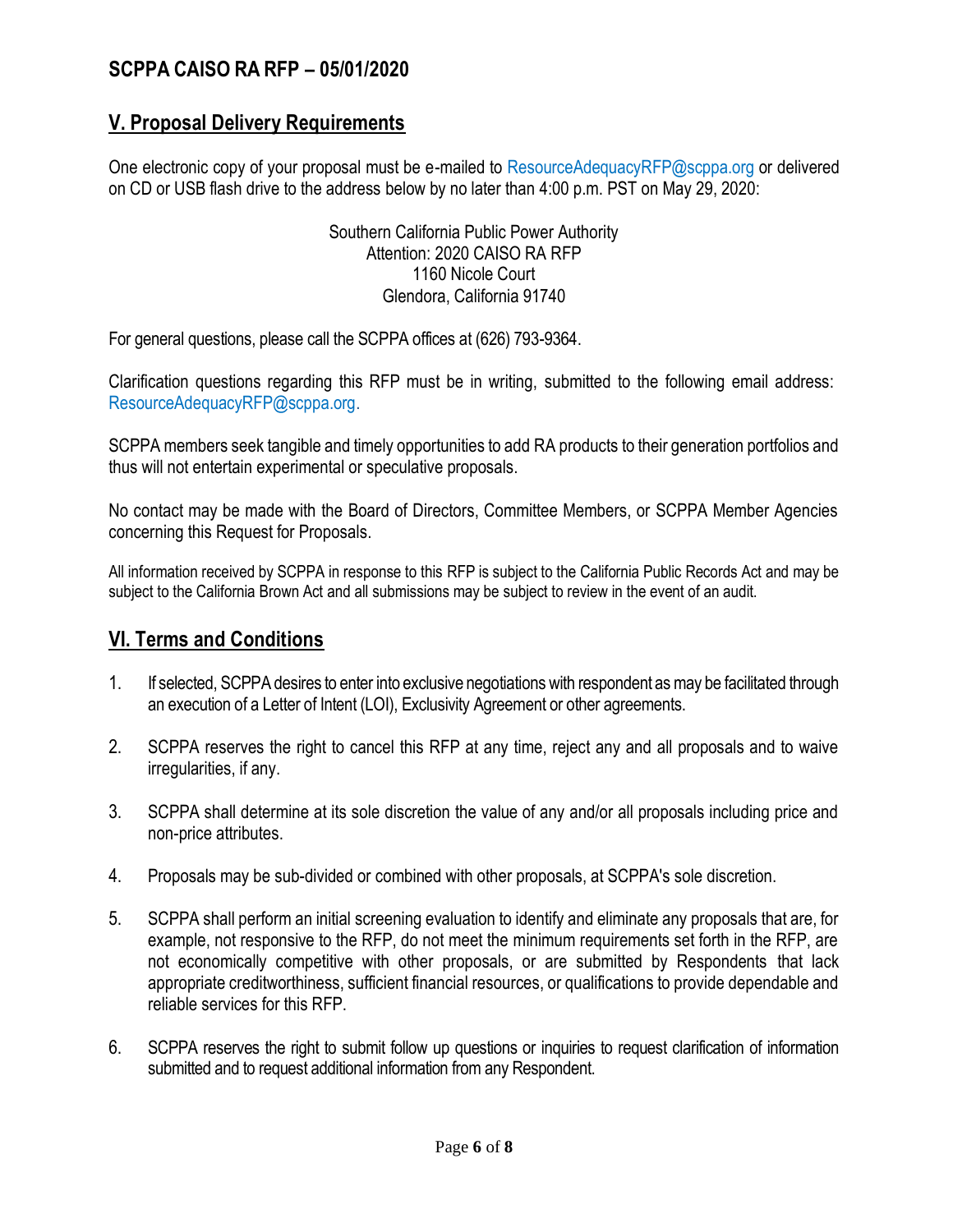- 7. SCPPA reserves the right, without qualification and in its sole discretion, to accept or reject any or all proposals for any reason without explanation to the Respondent, or to make any award to that Respondent, who, in the opinion of SCPPA, will provide the most value to SCPPA and its Members.
- 8. SCPPA may decline to enter into any potential engagement agreement or contract with any Respondent, terminate negotiations with any Respondent, or to abandon the request for proposal process in its entirety.
- 9. Those Respondents who submit proposals agree to do so without legal recourse against SCPPA, its Members, their directors, officers, employees and agents for rejection of their proposal(s) or for failure to execute or act on their proposal for any reason.
- 10. SCPPA shall not be liable to any Respondent or party in law or equity for any reason whatsoever for any acts or omissions arising out of or in connection with this RFP.
- 11. SCPPA shall not be liable for any costs incurred by any Respondents in preparing any information for submission in connection with this RFP process or any and all costs resulting from responding to this RFP. Any and all such costs whatsoever shall remain the sole responsibility of the Respondent.
- 12. SCPPA may require certain performance assurances from Respondents prior to entering into negotiations for work that may result from this RFP. Such assurances may potentially include a requirement that Respondents provide some form of performance security. Performance security shall be in the form of a Letter of Credit or Cash.
- 13. SCPPA Members, either collectively or individually may contact Respondents to discuss or enter into negotiations regarding a proposal. SCPPA is not responsible or liable for individual Members interactions with the Respondent which are not entirely conducted through SCPPA or at SCPPA"s option or election to engage the Respondent as defined within the RFP.
- 14. Submission of a Proposal constitutes acknowledgement that the Respondent has read and agrees to be bound by the terms and specifications of this RFP and any addenda subsequently issued by SCPPA.
- 15. Information in this RFP is accurate to the best of SCPPA's and its Members" knowledge but is not guaranteed to be correct. Respondents are expected to complete all of their due diligence activities prior to entering into any final contract negotiations with SCPPA.
- 16. SCPPA reserves the right to enter into an agreement with more than one Respondent, to choose not to contract with any Respondent with respect to one or more categories of services, and to choose to suspend this RFP or to issue a new RFP that would supersede and replace this RFP.
- 17. SCPPA reserves the right to negotiate definitive agreements including but not limited to power purchase agreements and other agreements with a Respondent with any and all terms and conditions that SCPPA and/or its Members deem appropriate or desirable, whether or not such terms or conditions are specifically set forth in this RFP.

SCPPA reserves the right to propose that other publicly-owned utilities that are not SCPPA Member Agencies be included in certain contracts.